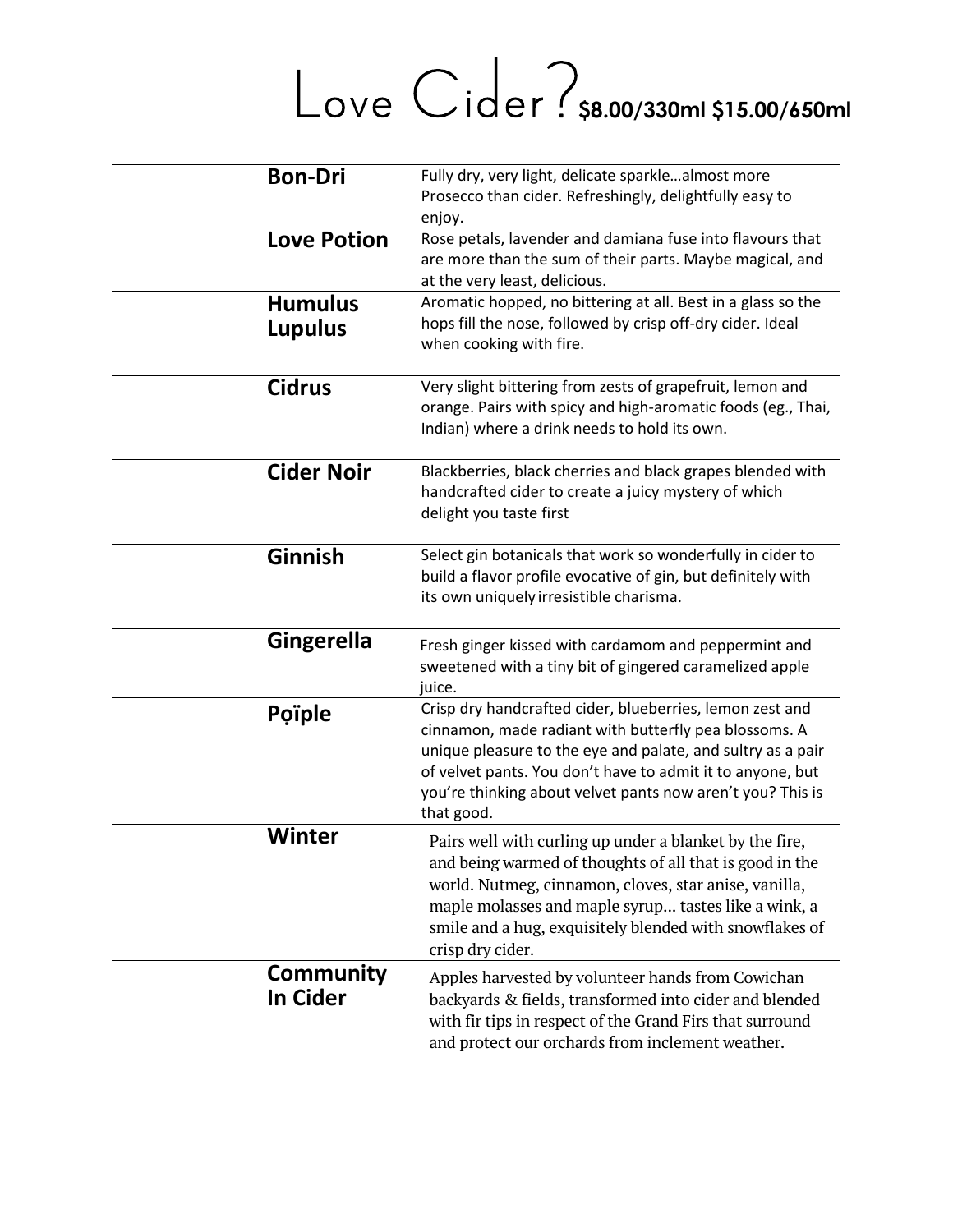| <b>LOVE SOCIO?</b> \$5.00/330ml |                                          |
|---------------------------------|------------------------------------------|
| XoXo                            | Chocolate Vanilla (say it, it's Sho Sho) |
| Root                            | Birch, Sarsaparilla, Star anise          |
| <b>Ginnish</b>                  | <b>Gin Botanicals</b>                    |
| <b>Citrus</b>                   | Grapefruit Lemon Bitter orange           |
| <b>Love Potion</b>              | Damian Rose Petal Lavender               |
| <b>Poiple</b>                   | Blueberry, cinnamon Lemon Zest           |
| <b>Gingerella</b>               | <b>Ginger Cardamom Peppermint</b>        |
| <b>Noir</b>                     | <b>BlackBerry Black Cherry</b>           |

#### **Love Soda? \$5.00/330ml**

## **Ami la SanPellegrino \$2.50 330ml**

| San                                           | With its intense bouquet of the tasty zest and squeezed                                                                                                                                                                   |
|-----------------------------------------------|---------------------------------------------------------------------------------------------------------------------------------------------------------------------------------------------------------------------------|
| Pellegrino                                    | juice of lemons, Limonata has a soothing opal white colour                                                                                                                                                                |
| Limonata                                      | that is punctuated with clean, crisp bubbles.                                                                                                                                                                             |
| <b>San</b><br>Pellegrino<br><b>Clementina</b> | Sanpellegrino Clementina opens with a lovely bouquet of<br>ripe clementine and orange on the nose which forms the<br>most refreshing and rich taste in the mouth, accentuated<br>by the delightful flavour of clementine. |

#### **Love Wine? \$8.00/6oz**

| <b>Blue Grouse</b><br><b>Quill Red</b> | This robust red wine exhibits aromas of caramel, black<br>cherry, and licorice with rich cocoa and cloves on the<br>finish. |
|----------------------------------------|-----------------------------------------------------------------------------------------------------------------------------|
| <b>Blue Grouse</b>                     | A light to medium-bodied blend, with notes of white                                                                         |
| <b>Quill White</b>                     | peaches, pineapple, and jasmine.                                                                                            |